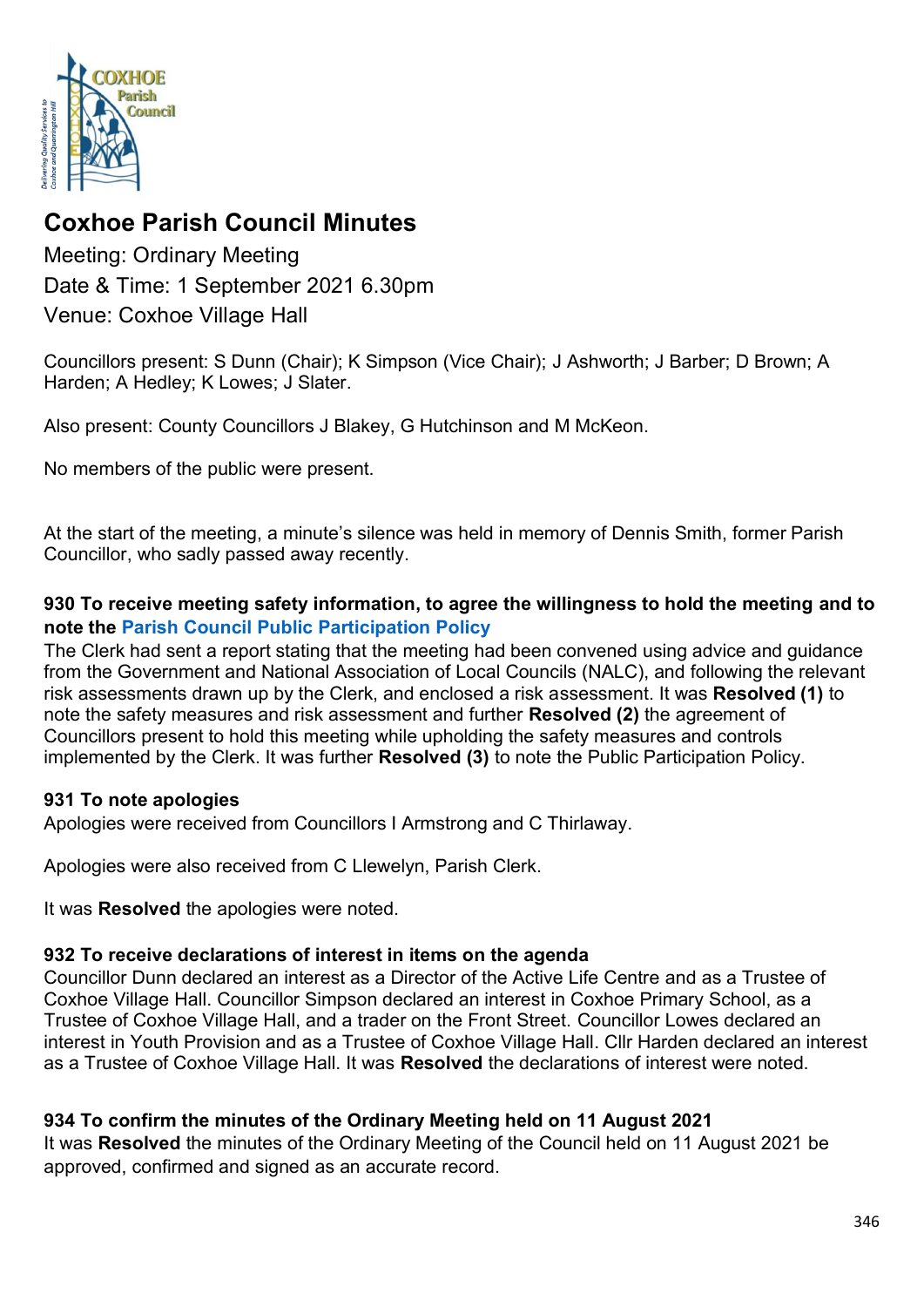### **935 Public participation**

#### **936 To receive the County Councillors' Update**

Introductions were made as new Parish and County Councillors were present.

The update from the County Councillors included:

- Walkabout held
- Landfill site
- Parking on the Front Street

It was **Resolved** the County Councillors' updates were noted.

#### **937 To receive Councillors' reports of attendance at meetings and events on behalf of the Parish Council**

Councillor Dunn advised he has attended two meetings with the Clerk in relation to the Sports Pavilion and the sports field.

It was **Resolved** the information was noted.

#### **938 To review and appoint Members to serve on the Parish Council's Committees or Working Groups**

The Clerk had sent information on current Committee membership. It was **Resolved** to note that new Councillors may join Committees.

### **939 To consider financial matters**

a) Finance Report, Bank Reconciliation and Payment Schedule

The Clerk had circulated a report with the agenda. The bank balances at 30 June 2021 were £42,108.29 in Unity Trust Bank and £61,524.33 in Nationwide.

| N <sub>0</sub> | Date of<br>Invoice | Payment<br>Method | Payment<br>Due Date | Payee          | Description                  | Amount    |
|----------------|--------------------|-------------------|---------------------|----------------|------------------------------|-----------|
| 1.             | N/A                | Bank              | 31.08.21            | <b>Staff</b>   | <b>Salaries</b>              | £2,699.02 |
|                |                    | Payment           |                     |                |                              |           |
| 2.             | N/A                | <b>Direct</b>     | 10 of the           | <b>NEST</b>    | Employer & Employees'        | £158.18   |
|                |                    | debit             | month               |                | <b>Pension Contributions</b> |           |
| 3.             | N/A                | Bank              | 10 of the           | <b>HMRC</b>    | <b>Employer Liabilities</b>  | £714.89   |
|                |                    | Payment           | month               |                |                              |           |
| 4.             | N/A                | Bank              | 10 of the           | SE Landscaping | Grounds Maintenance          | £884.90   |
|                |                    | Payment           | month               |                | Contract                     |           |
| 5.             | N/A                | <b>Direct</b>     | Approx 7 of         | <b>BT</b>      | Landline & internet          | £52.92    |
|                |                    | Debit             | the month           |                |                              |           |
| 6.             | N/A                | <b>Direct</b>     | Approx 15 of        | <b>ITC</b>     | Sophos Internet Security     | £10.80    |
|                |                    | Debit             | the month           |                | & One drive storage          |           |
| 7.             | N/A                | <b>Direct</b>     | Approx 28 of        | Vodafone       | 3 x Mobile Phones            | £51.69    |
|                |                    | Debit             | the month           |                |                              |           |

September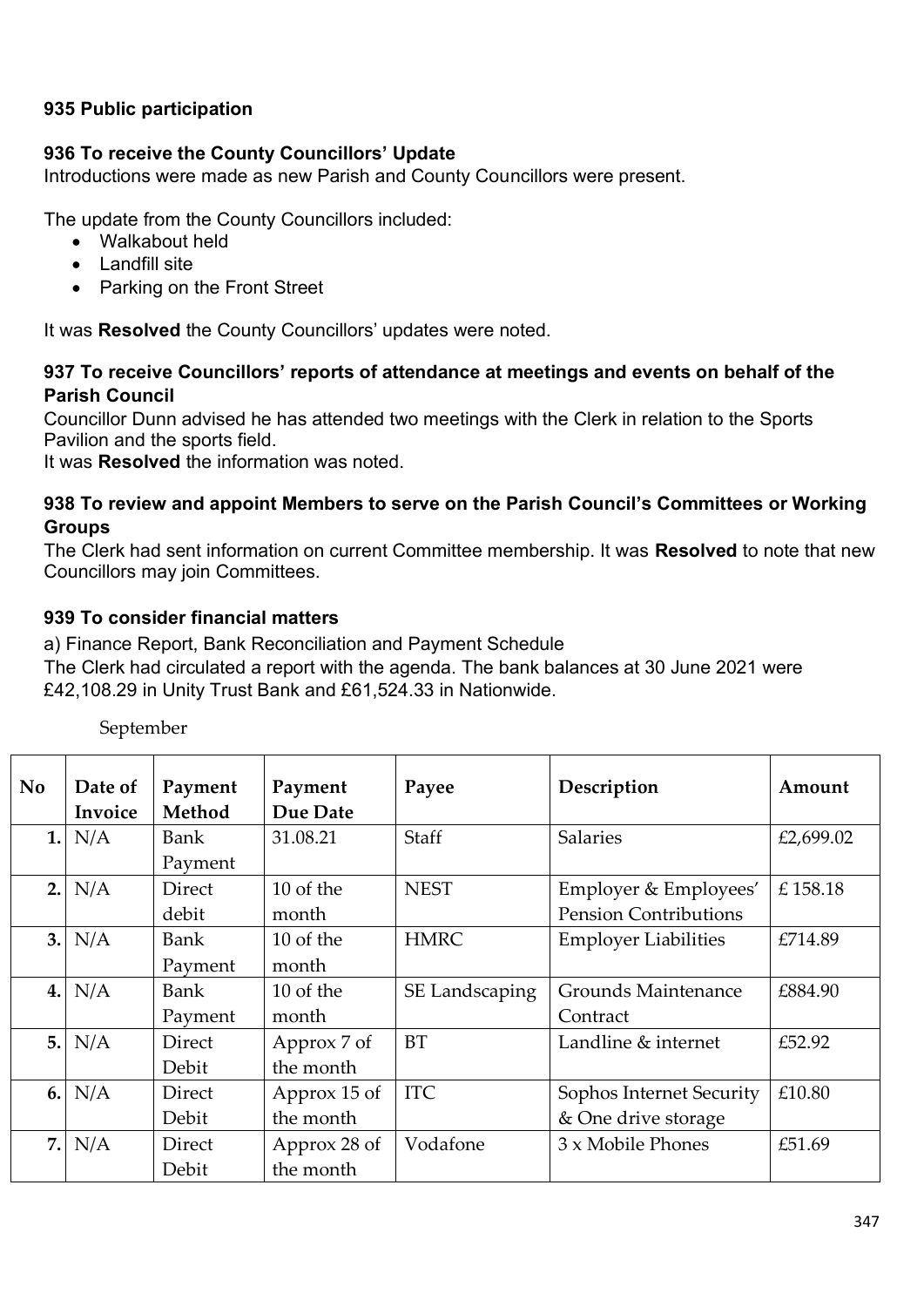| 8. | N/A         | <b>Direct</b><br>Debit | Approx 15 of<br>the month | <b>Scottish Power</b>  | Memorial Garden                 | £11.00    |
|----|-------------|------------------------|---------------------------|------------------------|---------------------------------|-----------|
| 9. | 23.07.21    | <b>Bank</b>            | 31.07.21                  |                        | Lighting                        | £100.00   |
|    |             |                        |                           | Coxhoe Village<br>Hall | Meeting Room Hire               |           |
|    |             | Payment                |                           |                        | May & June                      |           |
|    | 10 28.07.21 | <b>Bank</b>            | 01.09.21                  | <b>Total Business</b>  | Photocopier Usage               | £12.00    |
|    |             | Payment                |                           |                        |                                 |           |
|    | 11 02.08.21 | <b>Bank</b>            | 30 days                   | Viking                 | <b>Stationery &amp; Postage</b> | £15.49    |
|    |             | Payment                |                           |                        | Stamps                          |           |
|    | 12 30.07.21 | <b>Bank</b>            | N/A                       | <b>Baydale Control</b> | <b>CCTV</b> Installation        | £1,713.46 |
|    |             | Payment                |                           | Systems                | Sports Field                    |           |
|    | 13 06.08.21 | <b>Bank</b>            | 30 days                   | Roch NDT               | <b>Lamppost Testing</b>         | £240.00   |
|    |             | Payment                |                           | <b>Services</b>        |                                 |           |
|    | 14 06.08.21 | <b>Bank</b>            | 30 days                   | Roch NDT               | <b>Lamppost Testing</b>         | £120.00   |
|    |             | Payment                |                           | <b>Services</b>        |                                 |           |
|    | 15 09.08.21 | <b>Bank</b>            | Immediate                 | Durham County          | Dog Bin Servicing               | £274.85   |
|    |             | Payment                |                           | Council                |                                 |           |
|    | 16 10.08.21 | <b>Bank</b>            | 30 days                   | Thinford               | Planter filling and             | £3,079.20 |
|    |             | Payment                |                           | Nurseries              | supply & fitting of             |           |
|    |             |                        |                           |                        | hanging baskets and             |           |
|    |             |                        |                           |                        | brackets in Coxhoe and          |           |
|    |             |                        |                           |                        | Quarrington Hill                |           |
|    | 17 10.08.21 | <b>Bank</b>            | 30 days                   | Thinford               | Hanging basket                  | £1,146.00 |
|    |             | Payment                |                           | Nurseries              | watering in Coxhoe and          |           |
|    |             |                        |                           |                        | Quarrington Hill July           |           |
|    | 18 25.08.21 | <b>Bank</b>            | Immediate                 | Durham County          | Website Hosting 2021 to         | £747.56   |
|    |             | Payment                |                           | Council                | 22                              |           |
|    | 19 23.08.21 | <b>Bank</b>            |                           | NEREO North            | Advertising Post of             | £180.00   |
|    |             | Payment                |                           | <b>East Region</b>     | Admin Officer                   |           |
|    |             |                        |                           | Employers'             |                                 |           |
|    |             |                        |                           | Network                |                                 |           |
|    | 20 20.09.21 | Credit                 | N/A                       | Microsoft              | 365 Subscription                | £5.99     |
|    |             | card                   |                           |                        |                                 |           |
|    | 21 02.09.21 | Credit                 | N/A                       | Zoom                   | Zoom Subscription               | £14.39    |
|    |             | card                   |                           |                        |                                 |           |
|    | 22 17.08.21 | Credit                 | N/A                       | Lloyds                 | Monthly Fee                     | £3.00     |
|    |             | card                   |                           |                        |                                 |           |

Payments are gross unless indicated otherwise.

Councillors Dunn, Simpson, Harden and Lowes declared an interest as Trustees of Coxhoe Village Hall. Therefore payment number 9 was noted but could potentially be approved by the Clerk under her delegated authority.

It was **Resolved (1)** to note the report.

It was **Resolved (2)** the bank balances were noted.

It was further **Resolved (3)** to approve the payments except number 9.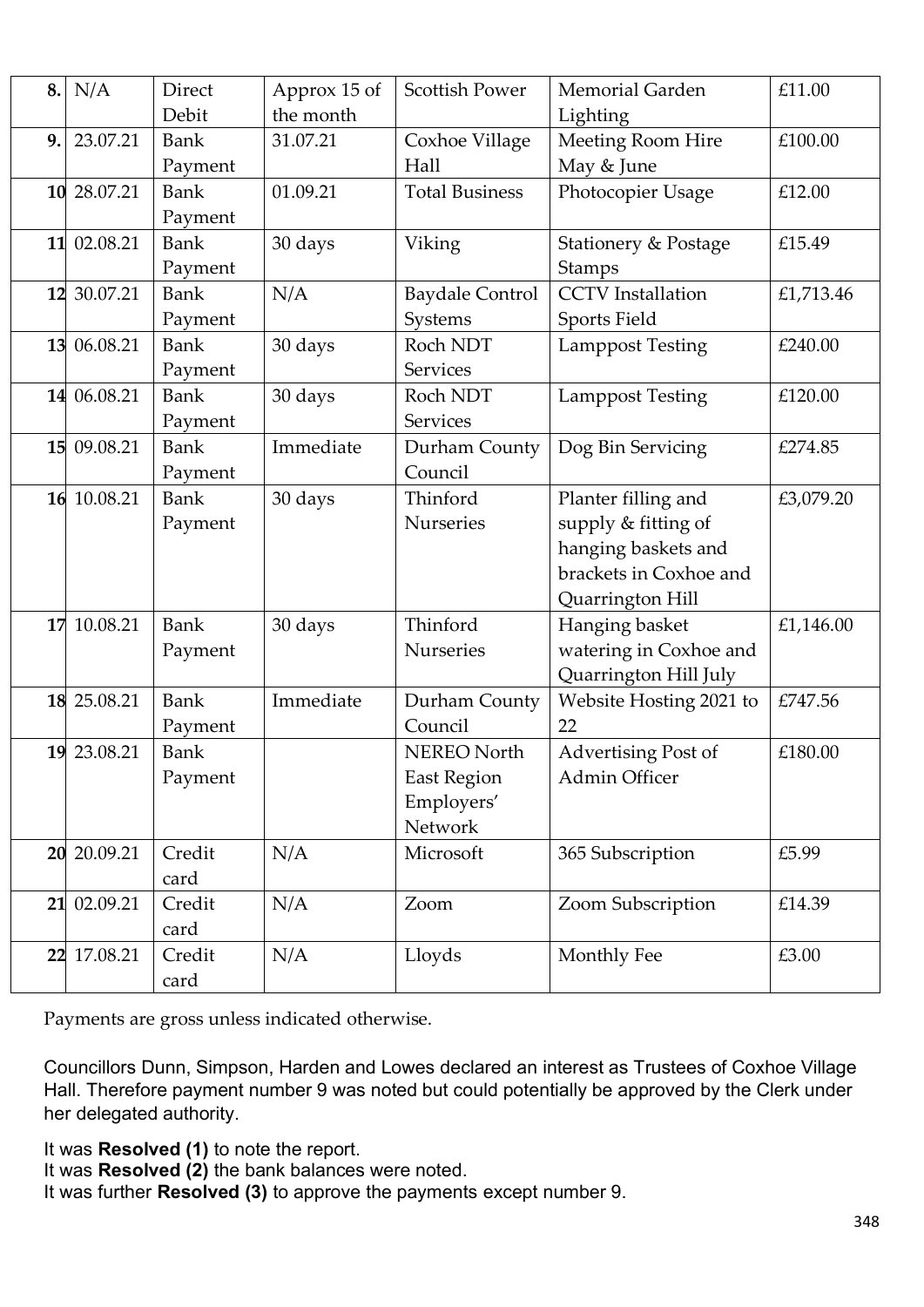It was further **Resolved (4)** to note payment number 9 and to request the Clerk considers under delegated authority.

It was further **Resolved (5)** to note the monies received.

b) Employer costs for August The employer costs for August 2021 had been circulated. It was **Resolved** the employer costs for August were noted.

c) Budget

It was **Resolved (1)** to note the budget.

It was **Resolved (2)** to continue with exploration of valuation of land as previously discussed by the Parish Council.

## **940 Clerk's Report**

The Clerk had sent a report in advance of the meeting.

a) To consider Matters raised by residents It was Resolved to note the matters raised by residents.

b) To note activity undertaken and the Clerk's priorities It was **Resolved (1)** to note the activity undertaken and the Clerk's priorities detailed in the report.

It was further **Resolved (2)** to note the Clerk's Report.

## **941 To note Parish Council Youth Provision Report**

No report received.

## **942 Planning, Correspondence and Consultations Report**

a) To consider planning applications

To consider any planning applications received after the agenda was issued to be dealt with by the Clerk using delegated authority

No planning applications were received for consideration.

b) To note approved, withdrawn and refused decisions No decisions to note.

c) To consider correspondence and consultations

1. Durham County Council: Telecoms Pole Green Crescent

It was **Resolved** to write to the company to request details of their plans for Coxhoe Parish so that the Parish Council can comment on them. It was further **Resolved (2)** to re-send the Parish Council's objection to the new custody suite at Spennymoor.

d) To note bulletins

It was **Resolved** to note the bulletins.

## **943 To consider Land, Buildings and Open Spaces**

a) To consider the Council's position regarding the Old School Site

The Council's financial advisers had sent a report which had been forwarded on to Councillors. Councillors said they had read the report. Councillor Dunn gave the background to this item as set out in the email sent on 1 September at 12:29 and Councillors discussed the proposals at some length. The information contained in the report included that the Parish Council would receive improvements in the Churchyard in return for the contribution of the land, and that the Parish Council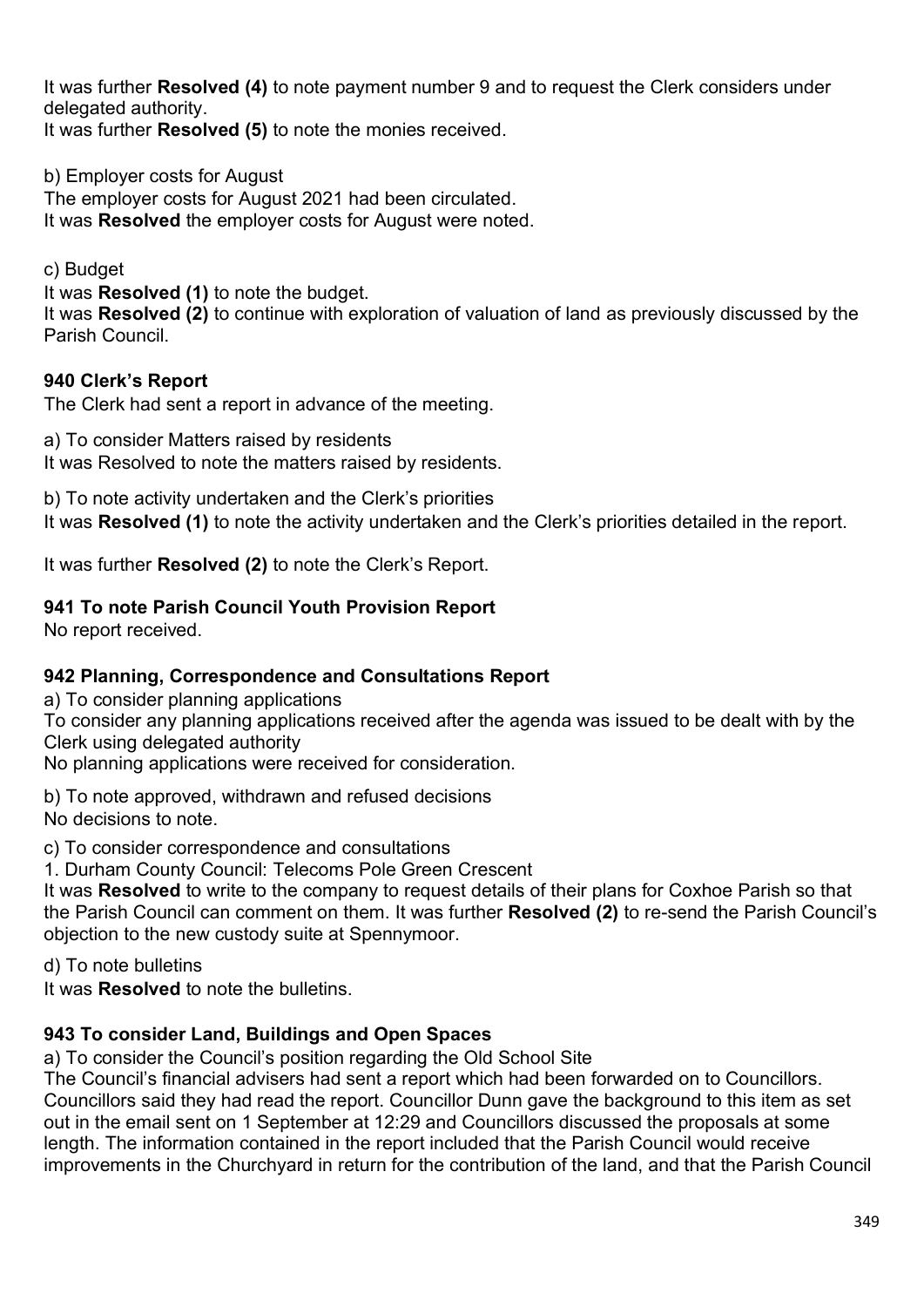would wish to place covenants on the contribution so that older people from the Parish are first considered and that the housing is for social rent only.

If the Parish Council approves development on the land, there would be an agreement that if the development did not take place, the land would revert to the Parish Council's ownership. The following were **Resolved**:

**(1)** To note the report from the Financial Adviser.

**(2)** to note no support from the Clinical Commissioning Group or GP surgery for development of a GP Surgery on the site.

**(3)** To seek costs from the developer for valuation and legal conveyancing.

**(4)** To proceed with the contribution of the land by the Parish Council to the development of the Old School Site as detailed in the most recent reports and with the covenants in place restricting the site to use for bungalows for rent and the receipt to be improvements to the paths and fencing to the Churchyard and potentially drainage, also fencing and gates to the rear of Front Street properties.

**(5)** To seek covenants to ensure that the properties are let where possible to residents from Coxhoe. **(6)** If the scheme does not proceed, the covenants to include return of the land to the Parish Council's ownership.

**(7)** To enter into discussions with the Parochial Church Council regarding proposed improvements to the churchyard and potential need for a Faculty from the Diocese.

**(8)** to note that the proposals were in line with the consultations carried out with residents in October 2020.

**(9)** the Clerk to communicate with the tenants of the land.

b) To note activity relating to Shaun Henderson Memorial Sports Ground

Councillor Dunn referred Councillors to the information sent by email by the Clerk on 11 August at 16:58 and gave an update including that the final tasks to finish the pavilion are being undertaken, the field was having a weed and feed treatment., that forty tons of chippings have been sought to complete the car parking area, and estimates were awaited for two further gates and fencing to the adjoining track. An opening ceremony is still to be planned when the pavilion and field are ready. It was **Resolved** to note the update.

c) To note information and consider resolutions in relation to Quarrington Hill Churchyard

Councillor Dunn referred Councillors to a number of emails which have been sent between the Parish Council, Cassop cum Quarrington with Bowburn Parochial Church Council, the Diocese of Durham, Durham County Council, and the surveyors as summarised in the emails sent on 24 August at 22:52 and on 1 September 2021. This was discussed at length as were the results of the consultation held by the Parish Council in October 2020.

## The following were **Resolved**:

- **(1)** to note the email correspondence which all Councillors have been sent.
- **(2)** To note that a faculty had been sought by the Parochial Church Council for works to be carried out to allow visitors to the churchyard to be reinstated.
- **(3)** To note that the Parochial Church Council still proposes to apply for closure of the churchyard 22 September, which would prevent future burials, and that they had denied the Parish Council permissions to carry out the geophysical survey recommended by the consultants and had declined to meet with the Parish Council to discuss.
- **(4)** To note that Mary Foy MP and County Councillor McKeon had confirmed that they supported the Parish Council's proposals to request the further geophysical survey recommended by the consultants to enable the Parish Council take over the churchyard to keep it open for burials. County Councillors Blakey and Hutchinson confirmed at the meeting that their priority was to get the churchyard re-opened to visitors.
- **(5)** to endorse the responses sent by the Parish Council and that the Parish Council continue to oppose closure unless the results of the technical survey recommends closure for burials.